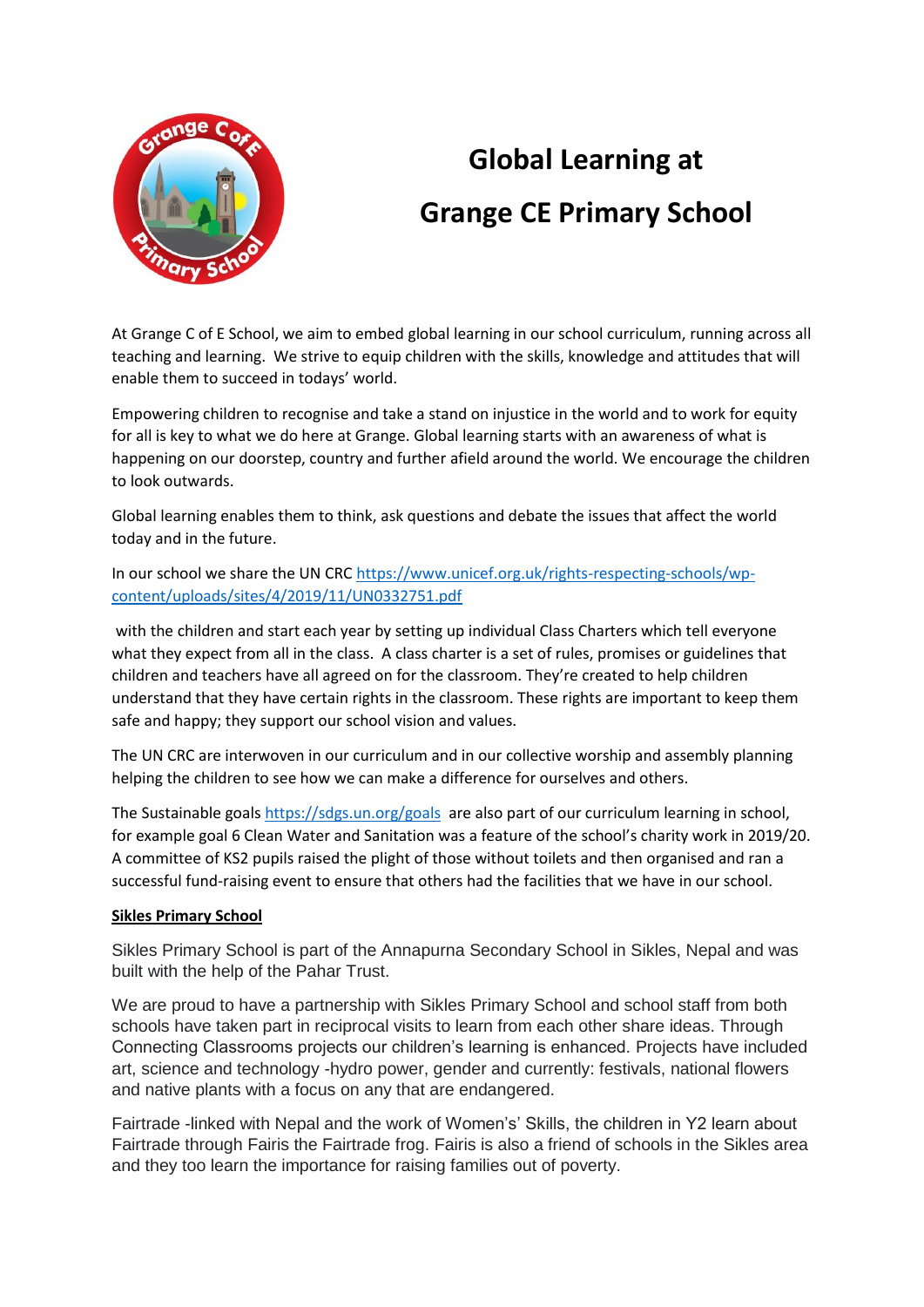Grange C of E School has a British Council International School Award and is part of UNICEF UK Rights Respecting Schools